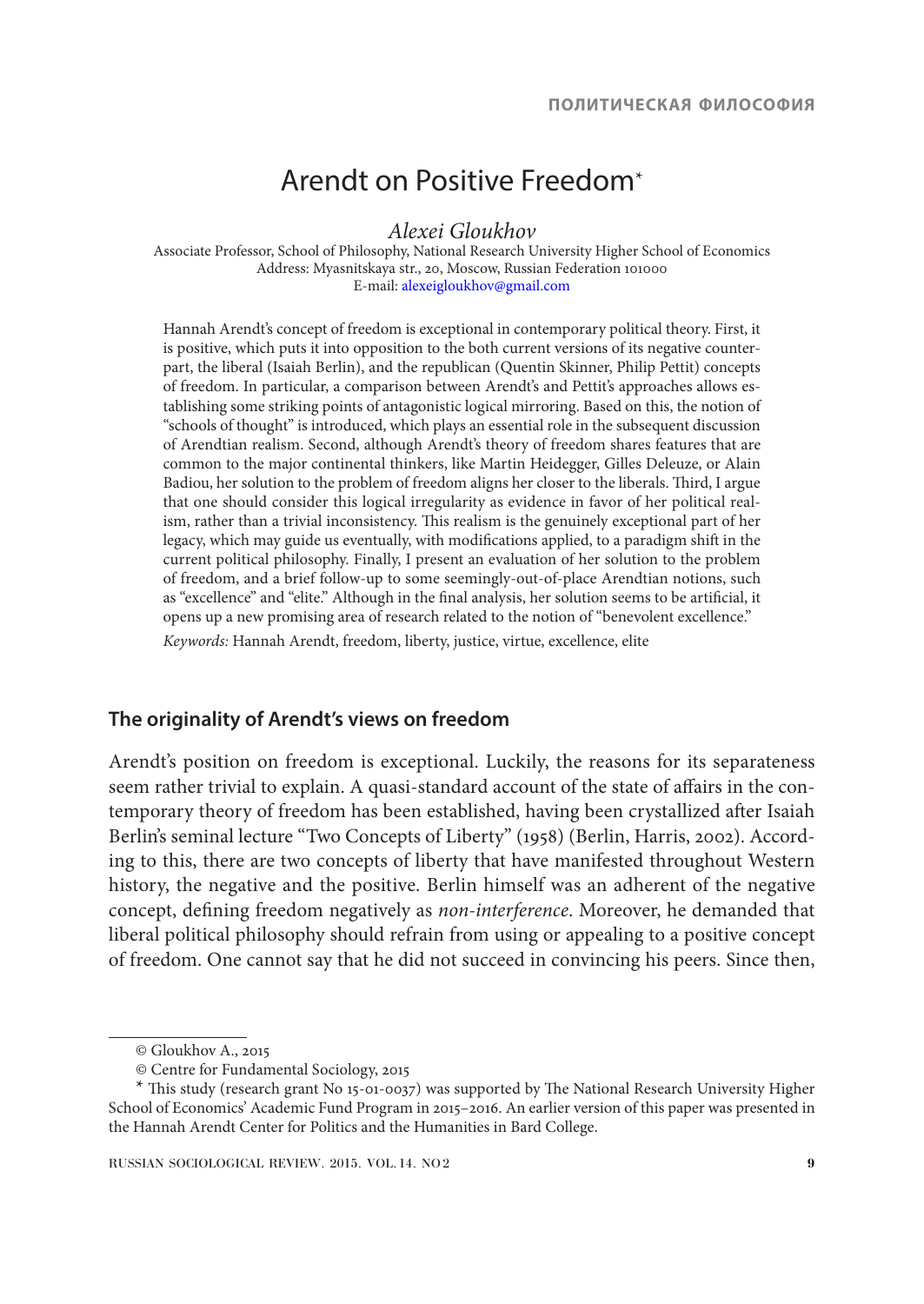in the English-speaking political philosophy, few scholars<sup>1</sup> has proposed a positive concept. It has come to the point where some theorists began to doubt the very existence of an alternative to the negative understanding of freedom, arguing that a single concept of liberty, i.e., the negative, was more than sufficient (see: MacCallum, 1967; Nelson, 2005). This development was obviously against Berlin's original intention; for him, the positive concept of liberty was not only real, it was the gravest danger for humanity. Berlin believed that the positive concept, which he associated with the notion of self-mastery, was the foundation of the totalitarian ideology and therefore responsible for the most terrible crimes of our times. For him, negligence of positive liberty would be unthinkable; in a sense it would amount to suppression of the most significant lessons which the political experience of the 20th century ought to teach following generations.

Before we go to Arendt's position, another recent development unforeseen by Berlin is worth noticing. It is the unexpected rise of competition to the negative side of the liberty spectrum. Berlin thought that there is a place for only one negative concept of liberty (the liberal one), where freedom is defined as non-interference. However in the 1980–90's, the so-called "neo-Roman" or "republican" political theory was developed, mostly by Quentin Skinner and Philip Pettit, who defined freedom negatively; unlike liberals, the republicans employed a different sort of negation, that of *non-domination* (see e.g.: Pettit, 2002; Skinner in: Miller, 2006). Practically, it means that republican freedom is highly normative and tolerates no arbitrariness of decisions whatsoever, while Berlin argued that liberal freedom is compatible with monarchy, at least in theory. Anticipating what follows below, Pettit's more radical views are particularly noteworthy, since, as he proposes, republicanism is a genuine alternative to a positive conception of freedom (Pettit, 2011: 716). At the same time, he tried to prove<sup>2</sup> that the principle of non-domination has priority over the principle of non-interference as the only negative definition of freedom. Against this backdrop, it is obvious that any position supporting a positive concept of freedom inevitably stands out. Therefore, Arendt's stance is clearly exceptional after she openly embraced the positive nature of freedom. However, this picture is oversimplified.

At this point, I need to introduce the auxiliary notion of "school of thought." It is a broad term, and I do not intend to change its meaning dramatically; nevertheless, the notion may prove to be necessary for my argument. Additionally, I ought to add a few words on dogmatism. Arendt loved imaginary conversations between a skeptic, a dogmatic, and a critic. She always sided with the critic (see e.g.: Arendt, 1982: 32). Nothing less would have been expected since her favorite philosopher was Immanuel Kant, who introduced the word "critique" into philosophy. However, a constant loyalty to the critical school of thought may in turn give rise to a new form of dogmatism utterly hard to discern, since it does not concern established views, but the established ways of forming the views. It is important to recognize the extent to which Arendt was indebted to her

<sup>1.</sup> With rare notable exceptions such as Charles Taylor, see his paper in: Miller, 2006, and obviously Hannah Arendt. See also: Christman, 2005.

<sup>2.</sup> Unconvincingly, as I intend to demonstrate in a forthcoming paper.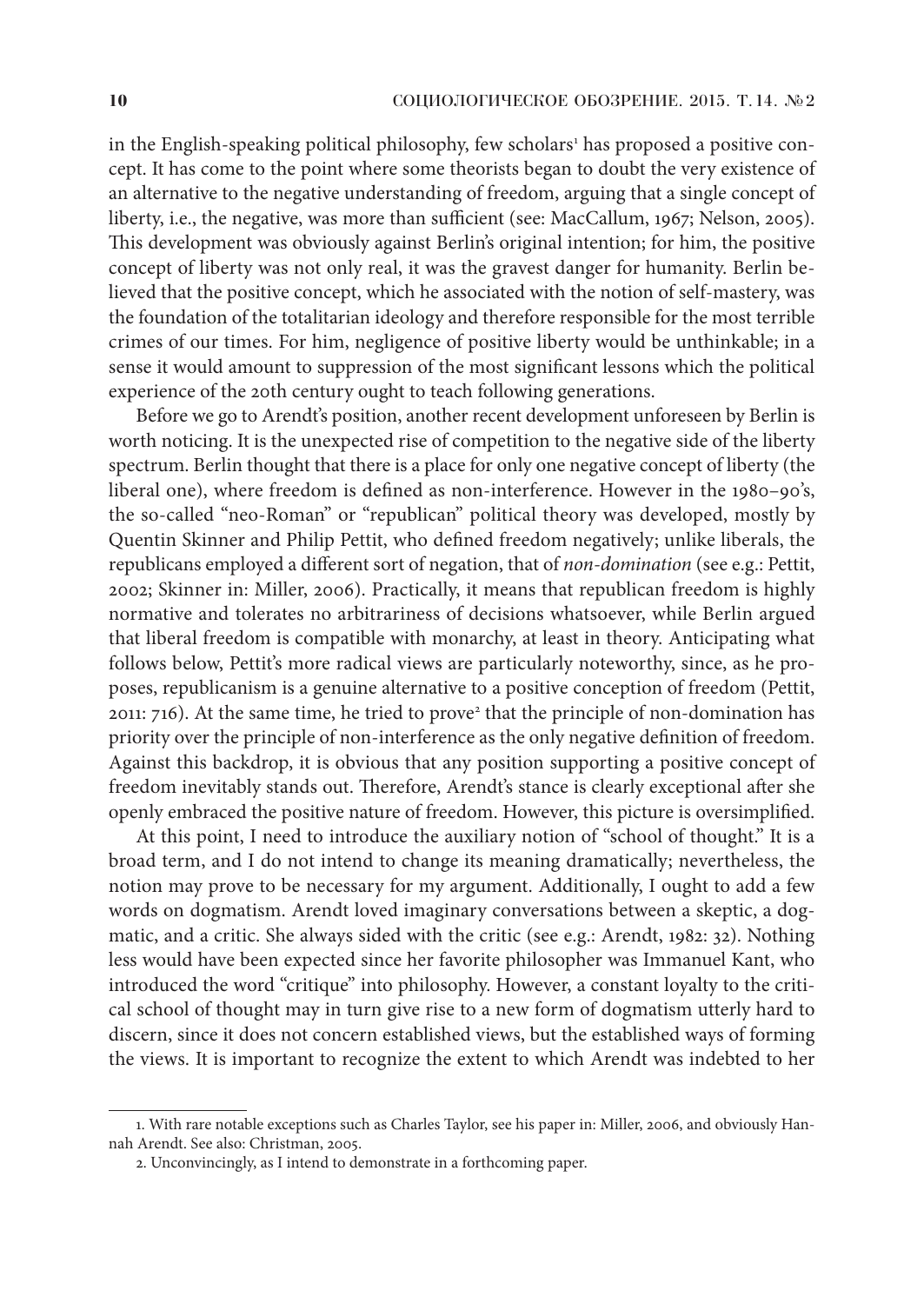own school of thought — being a "dogmatic" in this sense — since this may be the only theoretically sound way to show the genuine originality of her views on freedom.

As mentioned before, almost every other scholar in English-speaking political philosophy preferred to work with some negative concept of liberty, so Arendt's 1961 book published in English, containing her essay on freedom was unmistakably a rare species. Now, if we turn to continental parts of the Old World in the search for other tongues, the picture changes drastically. A few names are more than enough to mention here, those of Martin Heidegger, Gilles Deleuze, and Alain Badiou. These German and French philosophers might have different views on many matters, but they all (as well as Arendt) belong to the same school of thought which is sometimes called "continental philosophy." Against this backdrop, some of Arendt's most radical theses on freedom no longer show much originality. For example, consider her view of freedom as a "miracle," i.e., a unique and short-living event in history; similar ideas do not come as a surprise to anyone versatile in Heidegger or Badiou (Heidegger, 2002, 2012; Badiou, 2006).

Once a certain level of dogmatism of this kind is recognizable in Arendt's legacy, one can explain how two almost opposite theories — that of Arendt and that of Pettit emerged, seemingly based on the same historical material of Ancient Rome. The explanation is simple. The same historical material was subjected to two different methods of interpretation, and resulted in two different schools of thought. It may serve as an important marker that whenever Pettit and Arendt happen to say completely opposite things about freedom, it is the case of scholarly dogmatism speaking on both sides rather than original political observations. Below, I will trace some anti-parallels between both thinkers, i.e., the points where Pettit and Arendt think inversely.

Arendt was one of very few political realists of the 20th century. Still, her thoughts contained dogmatic elements inherent to the entire philosophical tradition from which she came. This theoretical legacy allowed Arendt to say much more about positive freedom than it was ever possible to say from within the analytical framework. However, the same legacy might have blinded her vision of political reality, as it often obviously did to other representatives of the same school, beginning with Martin Heidegger.

Now we are a step closer to understanding why Arendt's position on freedom is unique. The key notion is realism. As mentioned before, unlike many other representatives of the same school of thought, Arendt was a political realist. But what does this mean? She might have used the same patterns of thought as Heidegger, or Deleuze, or Badiou; however she was always keen to focus on the real political problems. Moreover, where necessary, she was ready to embrace "alien" ways of thinking rather than lose her grip on the issues. In the end, Arendt's position on freedom was exceptional in comparison not only to the analytical tradition, but also to her own continental school of thought. For the sake of realism, she did not hesitate to break with the same traditions that nourished her.3

<sup>3.</sup> This consideration suggests a corresponding way of understanding the famous opening of her book: "Our inheritance was left to us by no testament" (Arendt, 1961: 3).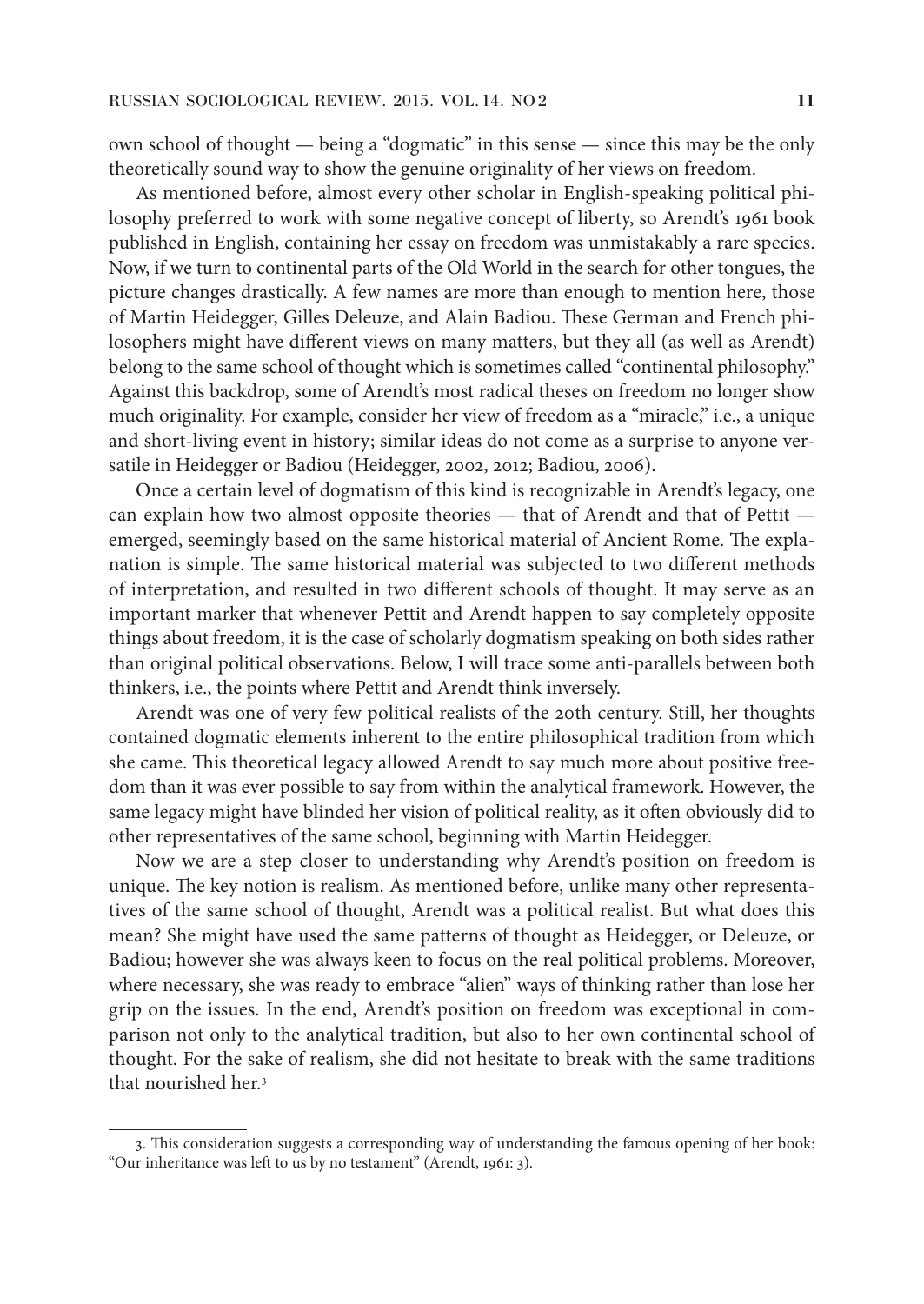#### **The essay "What is Freedom?"**

Arendt presented two outstanding accounts of positive freedom.4 The first is her essay "What is Freedom?" (Arendt, 1961), and the other is her book *On Revolution* (1963) (Arendt, 2006). The essay is more abstract and theoretical. Here, the term 'positive freedom' was still employed as a synonym for the freedom of productivity, a Marxist notion. Her own concept of freedom turned out to be different. Her term of choice was "political," not positive or productive freedom. She began with the thesis that freedom is "the raison d'être of politics" (Arendt, 1961: 146). It was an intentional break with the liberal tradition in the vein of Berlin that always regarded politics as a threat to freedom. Arendt urged her readers to view political life as the true foundation of human freedom. Politics is not only dangerous; it is also a salvation, a unique chance for freedom to appear in the world. Again, a paradoxical argument like this, which is not acceptable in the analytical tradition, is a common feature within her school of thought. In fact, it is a loose variation of Hölderlin's verse "*Wo aber Gefahr ist, wächst das Rettende auch*" (from "Patmos"), favored by Heidegger.

Unlike liberal tradition, Arendt's political freedom is a "demonstrable fact." Not only does political freedom become obvious, but it also shines most brightly within the public realm. With politics being its necessary condition, freedom appears only when together with other people. The public realm provides a space where people may *excel* though their words and deeds in the expression of freedom.

Surprisingly, at this point Arendt digresses from this general course of her argument to almost marginal remarks on "excellence;" this is how, as she cares to register, she translates the key Machiavellian notion of *virtue* (Arendt, 1961: 153). The reference to the dubious legacy of the Florentine is even more remarkable, as Arendt almost immediately distances herself from it by noting that the meaning of *virtù* as human excellence is best rendered by the term "virtuosity." With that, her discourse gets back on the track; clearly the shift from "excellence" to *virtù* then to "virtuosity" is not a harmless conceptual substitution. However, the question is rather why Arendt began her exposition of positive freedom by starting from the dangerous term *virtù* or "excellence," and not directly from "virtuosity" in the first place. The fact that this detour was not accidental becomes evident in the final chapter of her book *On Revolution*, where the theme of "excellence" resurfaces through the keyword "*élite*" (Arendt, 2006: 275). It seems as if Arendt intentionally rejects the easier way to present her views on positive freedom in favor of introducing some dubious, compromised, and problematic issues. In such cases, one can spot elements of her mental discipline that helped her to stay in touch with political realism.5

<sup>4.</sup> Analytical philosophy approaches positive liberty only to criticize it. Therefore, the term itself, by being born within this school of thought, might be misleading. Since positive liberty is obscure for this tradition, this concept falls into dependency on its negative counterpart, behind which a tangible historical legacy can always be found. In a different philosophical language, more appropriate terms can take the place of "positive freedom." Arendt offered a variety of metaphors.

<sup>5.</sup> There is something unmistakably Platonic about endless detours resisting the easier way. It is not the right place to give sufficient proof, but I argue elsewhere that contrary to Arendt's declarative animosity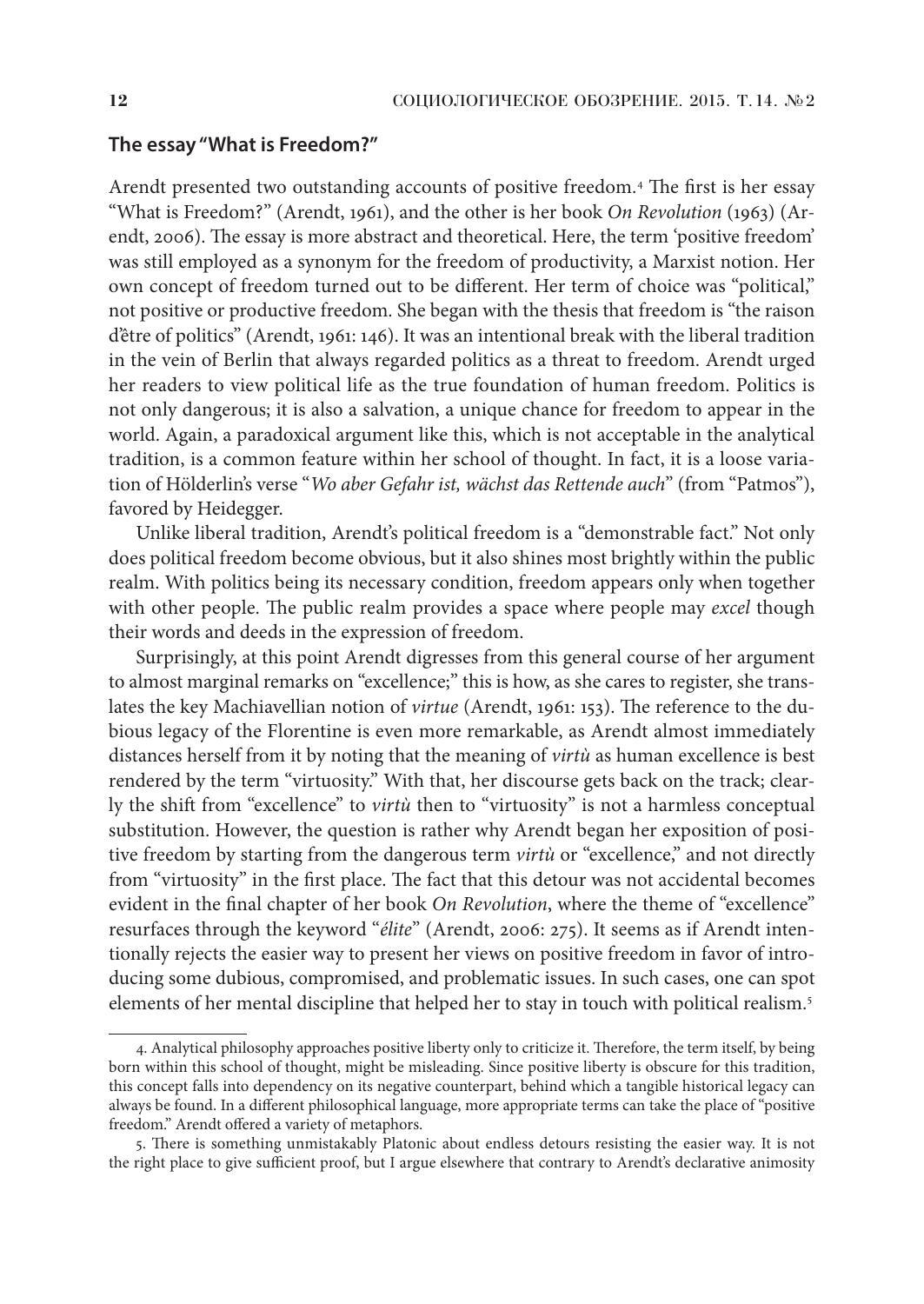In the same essay on freedom, Arendt shifts with ease from *virtù* to "virtuosity." Her list of virtuosic actions, which may take readers by surprise, includes flute playing and dancing, among other things. In the performing arts, political freedom shows itself. She insists that this is not the freedom of artistic creativity, because through the act of creation the work of art is separated from the artist whose creative process may evolve even in isolation from everybody else. On the contrary, the performing freedom always requires some sort of audience and has no other end than performance itself. Its very existence is precarious, as it emerges tangentially to all objective facts and structural conditions. Any musician can play the same melody that can be written down as score. However, the score neither anticipates nor guarantees a virtuoso performance. At the same time, the score and the structural conditions prohibit virtuosic freedom from overcoming its predefined limits. In the terms of her later book, freedom in this scenario forms an "island" or an "oasis" in the political reality. This freedom is limited and does not threaten with aggressive expansion.

Virtuosity is only the first on the list of notions Arendt uses to expound her understanding of freedom. Thereafter, she introduces several other metaphors, such as "beginning" and "miracle." The absence of one universal notion of freedom in her theory is sound within her school of thought, unlike within the counterpart tradition, where a single definition like *non-interference* or *non-domination* is required. Predictably, it is not always clear to what extent her discussion of one metaphor overlaps with that of another. The terms are connected, not directly but through shared opposition, to what is also represented through a set of notions like norm, necessity, security, and automatism. Those notions are part of a distinct train of thought which is identified by Arendt with liberal legacy. Today, this counter-tradition must also include the normative republican theory. The theories of Pettit and Arendt, for all that they are seemingly based on the same historical material of the Ancient Roman Republic, have nothing else in common.<sup>6</sup> Moreover, one can even say that the two thinkers are engaged in an invisible intellectual dispute. Whereas Pettit aims at discovering and setting new norms and regularities, Arendt is preoccupied with the search for exceptions and anomalies.

At the end of her essay, Arendt defines freedom as an "infinite improbability," and explains that the periods of freedom have been very short in the history of humanity. Ironically, after having begun her essay with the hope to restore freedom within political life, Arendt ends it almost by taking such a hope away. In quite a different fashion from the liberals, she still presses, albeit indirectly, her readership to the same conclusion that

against everything Platonic, she was a deeply Platonic thinker, the main common ground for both being the political realism.

<sup>6.</sup> The legacy of Ancient Greeks does not play any significant part in the republican theory, but it does so in Arendt's political theory. Some scholars suggest a distinction worth tracing between "neo-Romans" (Quentin Skinner, Philip Pettit) and "neo-Athenians" (Hannah Arendt et al.), see: Larmore, 2001. Though this may contain a valid point, it is not immediately relevant to my argument. Roman legacy was of paramount importance for Arendt no less so than for the republican theorists. Any differences between the two positions are more reasonably derived from some common source like contemporary philosophy than from two singular historical experiences, which would block subsequent attempts to draw a comparison.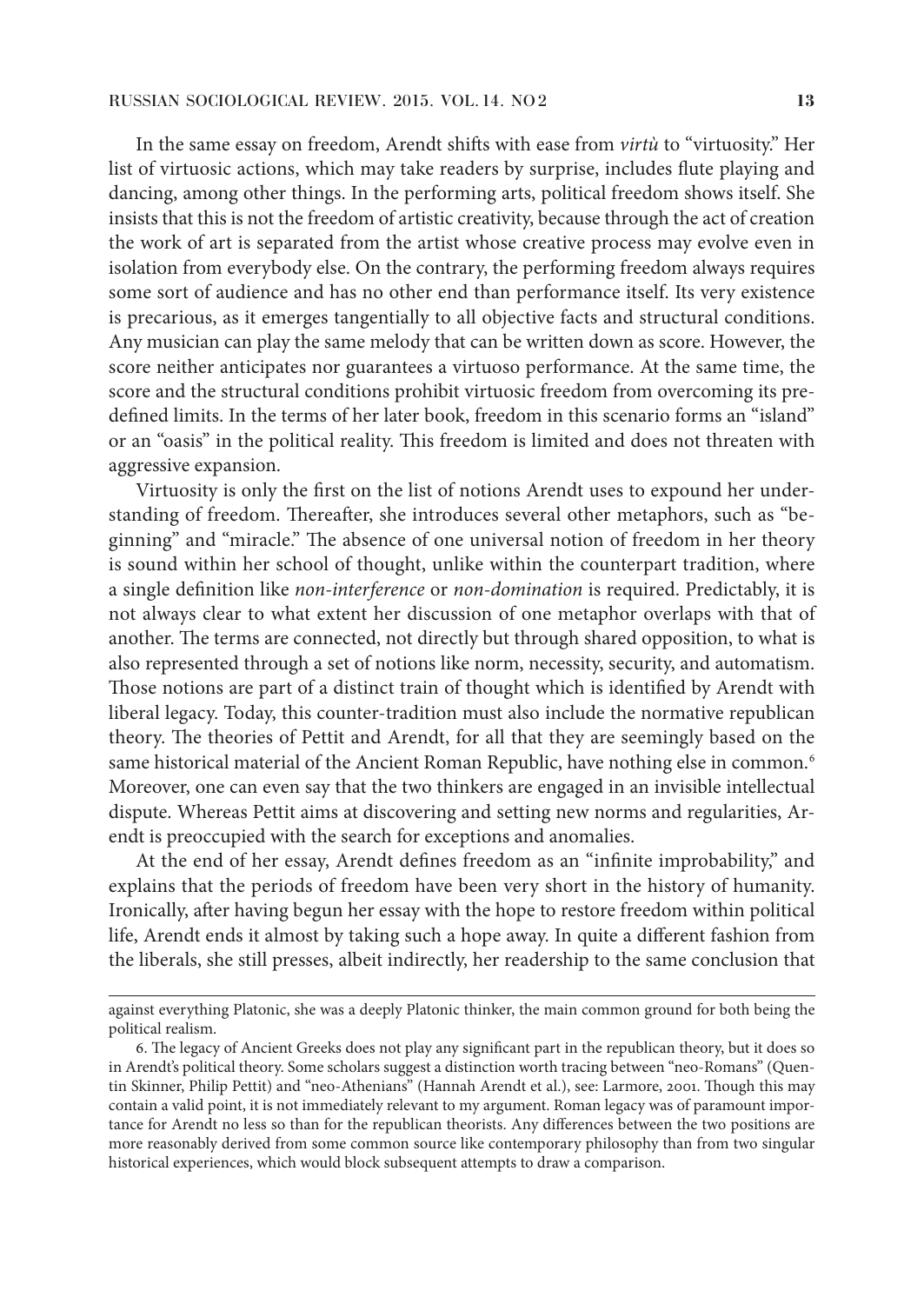political freedom has virtually no chance in real life. Her argument might be full of sympathy for political freedom, but since the phenomenon is so elusive, her conclusions can make someone desperate or indifferent towards liberty.

The points of logical mirroring, in comparison with its antipode of the normative republican theory, mark the most logically charged parts of her argument. Yet, as previously mentioned, Arendt is a political realist; the reality of freedom, as it is presented in her essay, consists of its problematic character. Freedom is a problem and *that* is the reality of political life. A miracle may never happen in our lifetime. Does it mean that we may cease thinking about freedom? The answer is no, since freedom is a problem in the first place. Arendt discovers a dangerous side of freedom and wants to confine it. Unlike the miracle of freedom that may be experienced only by the lucky ones, the danger of freedom concerns everybody. Suddenly, Arendt departs from the language of exception and embraces the language of normativity. She seems to change sides while reproducing the typical liberal argument about the perils of positive liberty that is made manifest through the sovereign will of the community. Following Rousseau, she defines sovereignty as indivisibility. The tyrannical unity of the general will threatens to eradicate the individualistic multiplicity of political reality. Benjamin Constant, John Stuart Mill, and Isaiah Berlin all warned of this.

Remarkably, Arendt applied the term "sovereign" not only to communities, but also to individuals. She did not explain what kind of danger is to be expected from the individual's sovereignty. However, it is certain that this option was not suggested through any oversight. According to her interpretation of intellectual history, the sovereignty of the general will crowns the long series of teachings about free will that were concerned mostly with individuals. However, what does the sovereignty of individuals mean? If sovereignty is indivisibility, then the indivisibility of the individual is a tautology. Moreover, here it is appropriate to recollect Berlin's account of positive liberty. It is the indivisibility of the self that saves humans from political peril, since it prevents misuses of the inner split between the real self and an ideal self, instrumental to the rise of totalitarian power. The problem of freedom, as Arendt puts it, consists in understanding "how freedom could have been given to men under the condition of non-sovereignty" (Arendt, 1961: 164). The formulation of this question anticipates its answer. Freedom is said to be given; therefore, it is not earned by men. This answer brings Arendt's position closer to those liberals who believe that liberty must be maintained and protected by the state.7

The essay on freedom features several stories that do not present a coherent whole. One story is told about freedom as virtuosity that is a pure experience of political life. Another story is about freedom as *virtù*, translated as "excellence," and might be more appropriately translated as "sovereignty," since it is precisely the subject matter of Ma-

<sup>7.</sup> Judging from his reply in the conversation with Ramin Jahanbegloo, Berlin would be terrified by this conclusion: "You frighten me when you say that she [Arendt] is close to me" (Berlin, Jahanbegloo, 1991: 84). Earlier he admitted notoriously: "I do not greatly respect the lady's ideas." However, I disagree with Seyla Benhabib, that it was a "gender stereotyping" on the part of Berlin (Benhabib, 2000: li). He dismissed Arendt's thought not because she was a woman, but because she came from a different school of thought: "She [Arendt] seems to be influenced by nobody else" [except "the German thinkers"] (Berlin, Jahanbegloo, 1991: 83).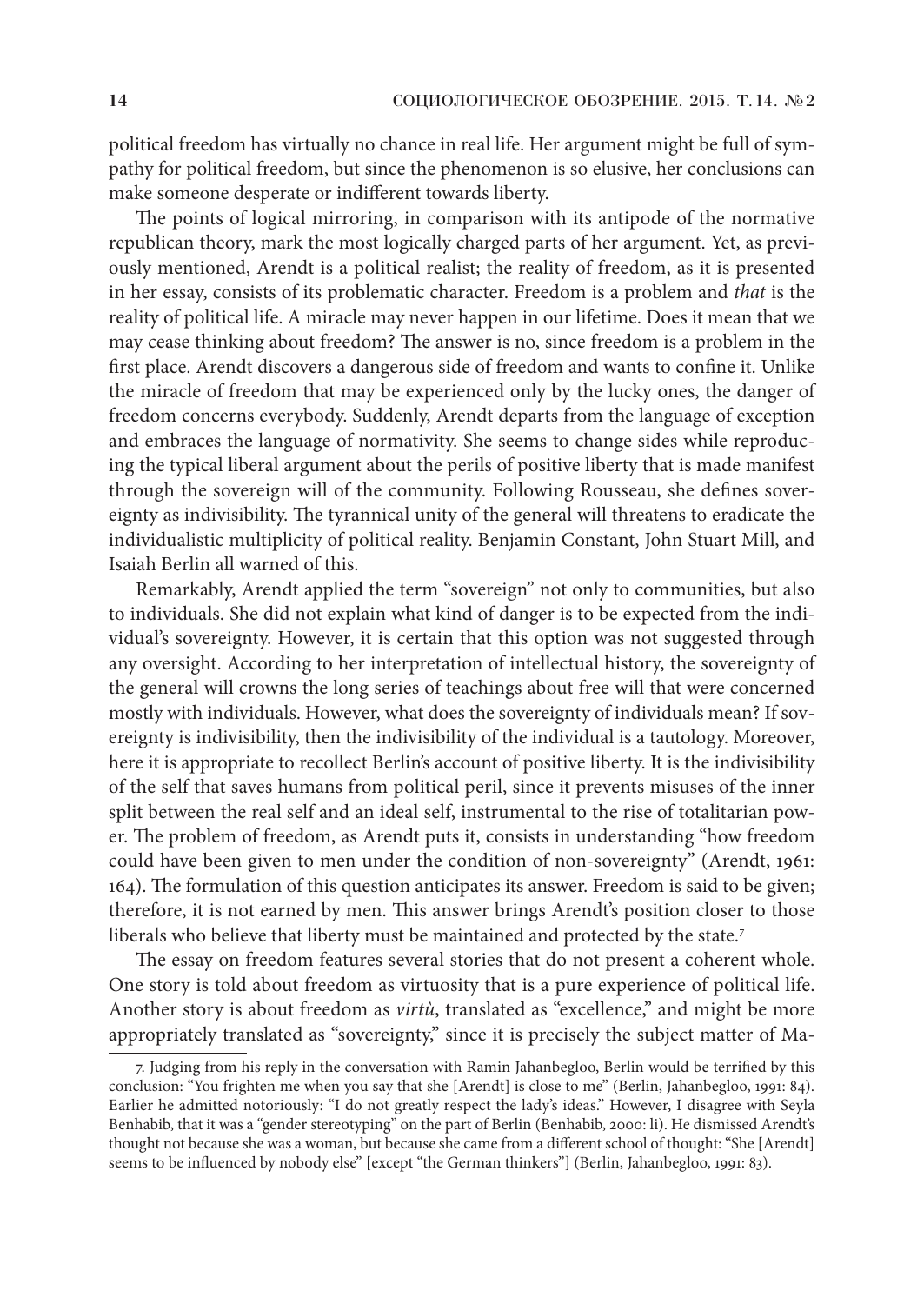chiavelli's *Il Principe*. This second story frames the first one, and through this interlacing, Arendt performs as a realist. She sees the source of the problem precisely, and offers a solution to it. Subsequently, there is a final story about freedom as a miracle and the "infinite improbability." Accordingly, Arendt mentions three problems concerning freedom. There is a problem of understanding that freedom coincides with politics. Then, there is a problem of sovereign freedom that becomes tyranny. Lastly, freedom is problematic in the sense that it is ephemeral and almost nowhere to be found in history. The first and the last difficulties are of a logical nature. They urge us to think of freedom in a different manner.

After we abandon the negative concept of liberty and embrace its positive nature, we are able to understand the meaning of political freedom and learn to value its exceptional presence in the world. However, the required change of logical tools does not only reveal the phenomenon of freedom to us, but also conceals it from us; as soon as we begin to understand freedom, we discover its unattainability. This goes even further since the readership may gain the impression that the only risk associated with freedom consists in one's individual loss. All that happens in the worst case is that we are deprived of a genuine political experience. This conclusion may lead to indifference and even suppress the understanding of the more insistent problem of freedom. There is no immediate link suggested between the personal underachievement of freedom and the danger of tyranny. The problem of sovereign freedom exists as if in a separate dimension. Arendt's dogmatism, which is nothing more than the legacy of her school of thought, sometimes tends to eclipse her own deep sensitivity of political reality.

Political realism in regards to freedom consists of approaching freedom as a problem. Here, one can register a curious mental reflection of the situation, with the fate of Berlin's words on positive freedom. Both the straightforward analytical reductionism (MacCallum, 1967; Nelson, 2005) and the hard-edged continental approach, exemplified in the miracle metaphor, tend to eliminate the problem of freedom.

#### **The book** *On Revolution*

An important development of Arendt's theory of freedom is outlined in her book *On Revolution*. Less abstract than her essay on freedom, this account of the American Revolution and the Constitutional process presents an outstanding historical example of the successful solution to problem of freedom, and particularly remarkable due to its temporal and ideological affinity to the paradigmatic case of terrible freedom failure — the terrors of the French Revolution. In this book, Arendt adapts the notion of "positive freedom" to her own theory. Being a step beyond liberation (which is the level of negative freedom), positive freedom is presented as an act of foundation for a new political order. The positive manifestations of freedom are expressions, discussions, and decisions of everything related to the political life, but the most illustrious case is the framing of the constitution.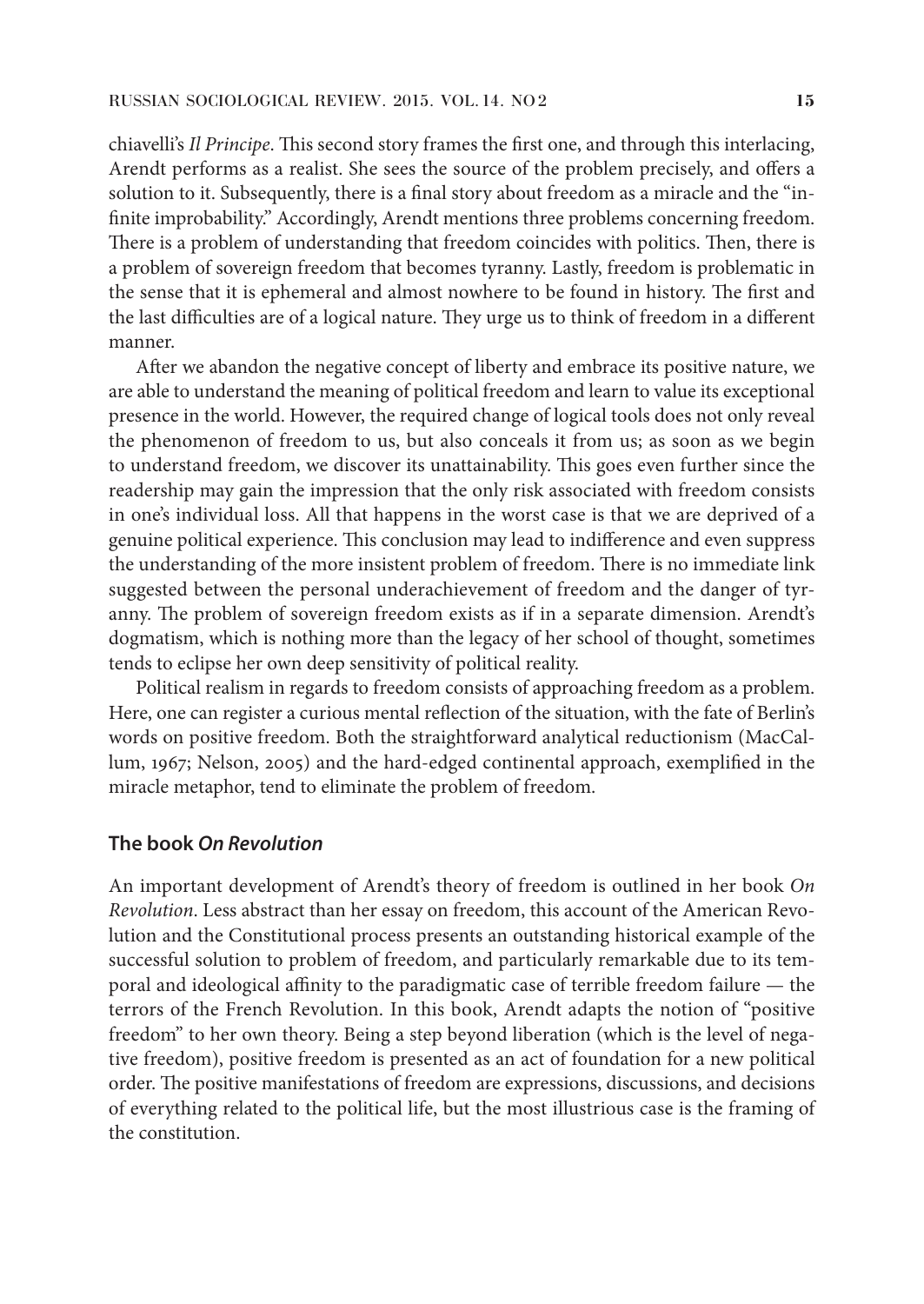Arendt explains why the American Constitution deserves the name of *Constitutio Libertatis.*<sup>8</sup> This constitution's purpose was not solely to impose order, it was not only the supreme law. Indeed, it is a tricky moment for Arendt's argument, since within her school of thought, freedom is routinely defined in opposition to law and order. Order of any kind is the reversal of the revolutionary chaos; it is a counter-revolution. It seems that no revolutionary spirit may survive the constitutional process. The very first negative phase of every revolution, liberation, is the logical opposition to established laws. Therefore, the challenge of the "constitution of liberty" is to preserve the spirit of revolution while protecting political life from the dangers of tyranny and terror.

The Founding Fathers succeeded in solving this impossible political problem (which was nothing short of squaring the circle in geometry) only because they thought of freedom positively, and did not deduce it negatively from the legal framework. The purpose of the new constitution was not to limit the power of the sole ruler, but to create new centers of power. The most important element of the constitution was not the legal order itself, but the separation of powers. Law weakens power; the total domination of law can completely neutralize political life, reducing it to automatic procedures. Here, one can find another curious anti-parallel with the republican theory of Philip Pettit, who argues that depoliticization does not harm democracy (Pettit, 2004). On the contrary, Arendt insists, as a consequence of the separation, that fair competition among powers may only strengthen each of them. This is the key to the political puzzle. In order to preserve the power generated by revolution, the political center must be divided into several branches. While sovereignty is defined as indivisibility, the division of powers protects political freedom from tyrannical tendencies, and renders the freedom as non-sovereign.

In particular, Arendt noted the role of the Senate within the emerging political reality. Unlike its Roman counterpart, the American Senate does not have judicial functions following the principle of separation of powers. The Supreme Court holds authority, which is another important element of political life that saves it from the tyranny of the majority. The unique role of the Senate in comparison to the House of Representatives is that it functions as a mediator of public sentiments. The Senate stabilizes the system of political representation that otherwise could have become a hostage of volatility in popular preferences. The functional division between the chambers is a secondary feature behind the basic separation of powers. Whereas the primary division reflects the three different powers of the political body (thinking, willing, and judging), the secondary one reflects the opposition between knowledge (wisdom) and opinion. Hence, legislative deliberation employs two different logics, those of normativity and of spontaneity. The normative thinking secures the consistency of law-making, and the spontaneity of public opinions introduces the element of novelty. The House therefore plays a special role. The constitution foresaw two sources of political novelty, those of the executive power and public opinion. As soon as the House loses its ability to represent the diversity of views, political life becomes poorer in positive expressions of freedom. This might have led to a well-

<sup>8.</sup> The term itself was coined long ago by Henry de Bracton, who applied it to the *Magna Carta*.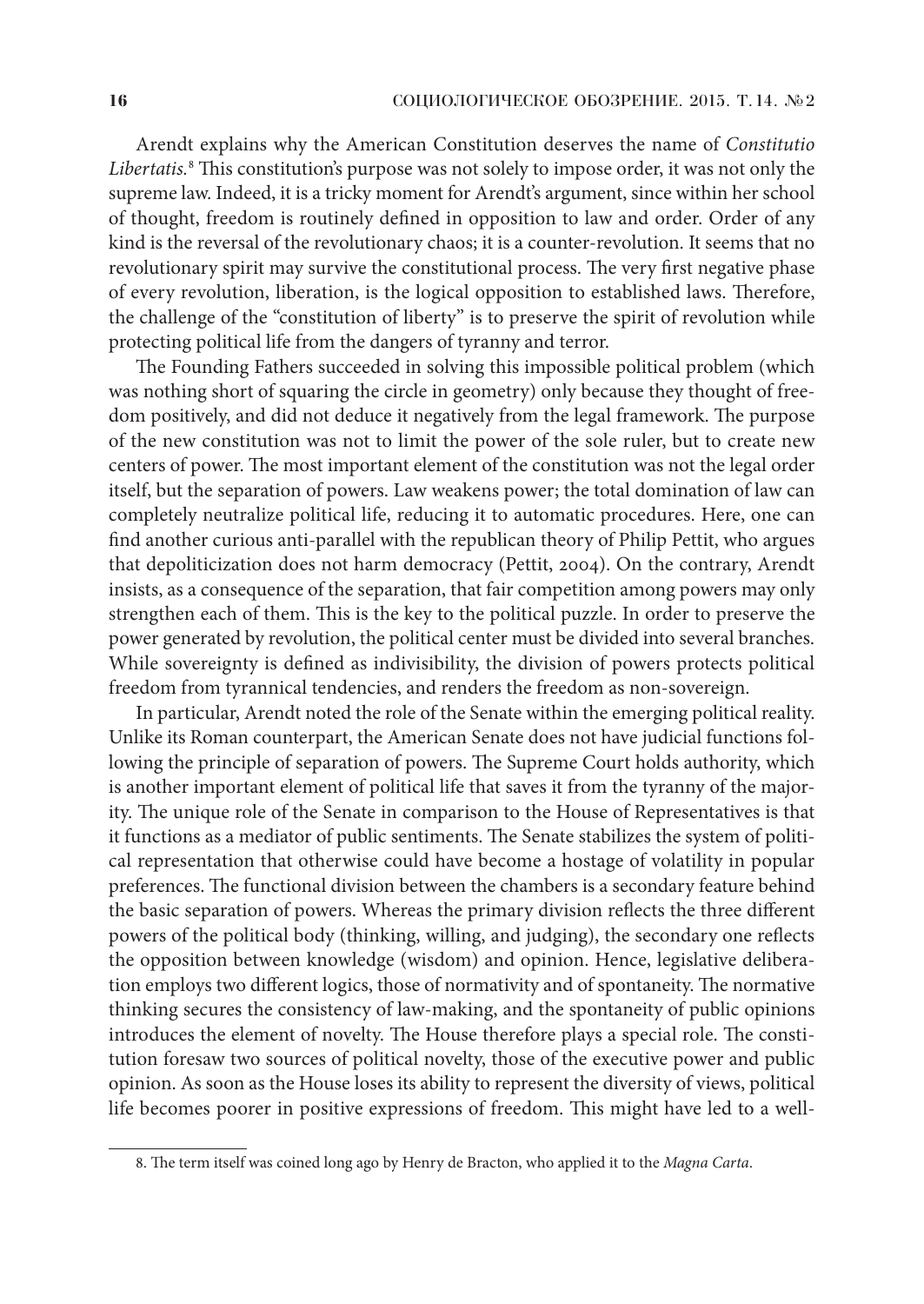known political drama from the past where the will of the monarch challenged the limits of legality. For the new republic, it would have been an obvious regress. Therefore, parliament should have become the ideal conscience that collects and preserves the whole diversity of opinions among citizens. Its part in political life may be compared to that of Socrates in Athens, who, according to Arendt's interpretation of the history of philosophy, became just such an ideal conscience for his polis. However, after him, philosophy was never again up to this mission, which was carried on only by political actors.

The American Revolution was improbably successful; still, its success did not last long if one measures it against the preservation of the initial revolutionary spirit. The purpose of *Constitutio Libertatis* was to found the public space where freedom might thrive. However, the established Constitution of the United States came to be seen primarily as an unchangeable law, and not as an invitation to political creativity. The judicial, i.e., the negative attitude to liberty came to prevail. Then, the rise of partisan politics impeded the House from fulfilling its mission as the reservoir of diversity. Moreover, the original sources of positive freedom — the town hall meetings and spontaneous associations were not integrated into the new political framework, and as consequence, lost relevance. This later development corroborates Arendt's thesis from the essay that periods of freedom, which are as miracles in history, are always short-lived.

She registered at least one counter-trend, expounded in the political views of Thomas Jefferson who disliked that the Constitution became an object of worshipping and wanted to preserve a creative attitude to political life in the spirit of revolution. His idea was to implement the wards system of "elementary republics," where citizens were able to actively participate in discussions and decisions. In the end, it was supposed to serve as an alternative way to represent the diversity of opinions so that the spontaneity of social life would be shielded from the unifying forces of national political establishment.

Arendt's idea was different from Jefferson's; nevertheless, it was based on the principle of quasi-territorial division. She suggested a solution to the representation of positive freedom, which may remind her readers of Jeffersonian "wards," because, as she put it, freedom is always spatially limited (Arendt, 2006: 275). This thesis is a very unusual move for her school of thought. One can cite here at length Heidegger's "Art and Space," where the incompatibility between "space" and "place" is convincingly explained (Heidegger, 1973). This move goes against her own vision of freedom as a miracle, since a miraculous political event, being a point on the line of history, does not have any spatial dimension. Being spatially limited, freedom is not a miracle anymore; it is not out of this world anymore. It becomes material; this is why, as with any material body, it has its borders. Additionally, since every limitation is a product of some negation, a possibility opens to reconcile the positive understanding of freedom with the negative concept which is the focus of liberal theory. The spatial limitation turns out to be the theoretical mediator that allows the two concepts of freedom to become compatible while keeping a safe distance from one another. A similar thought may be found in Arendt's earlier essay on freedom,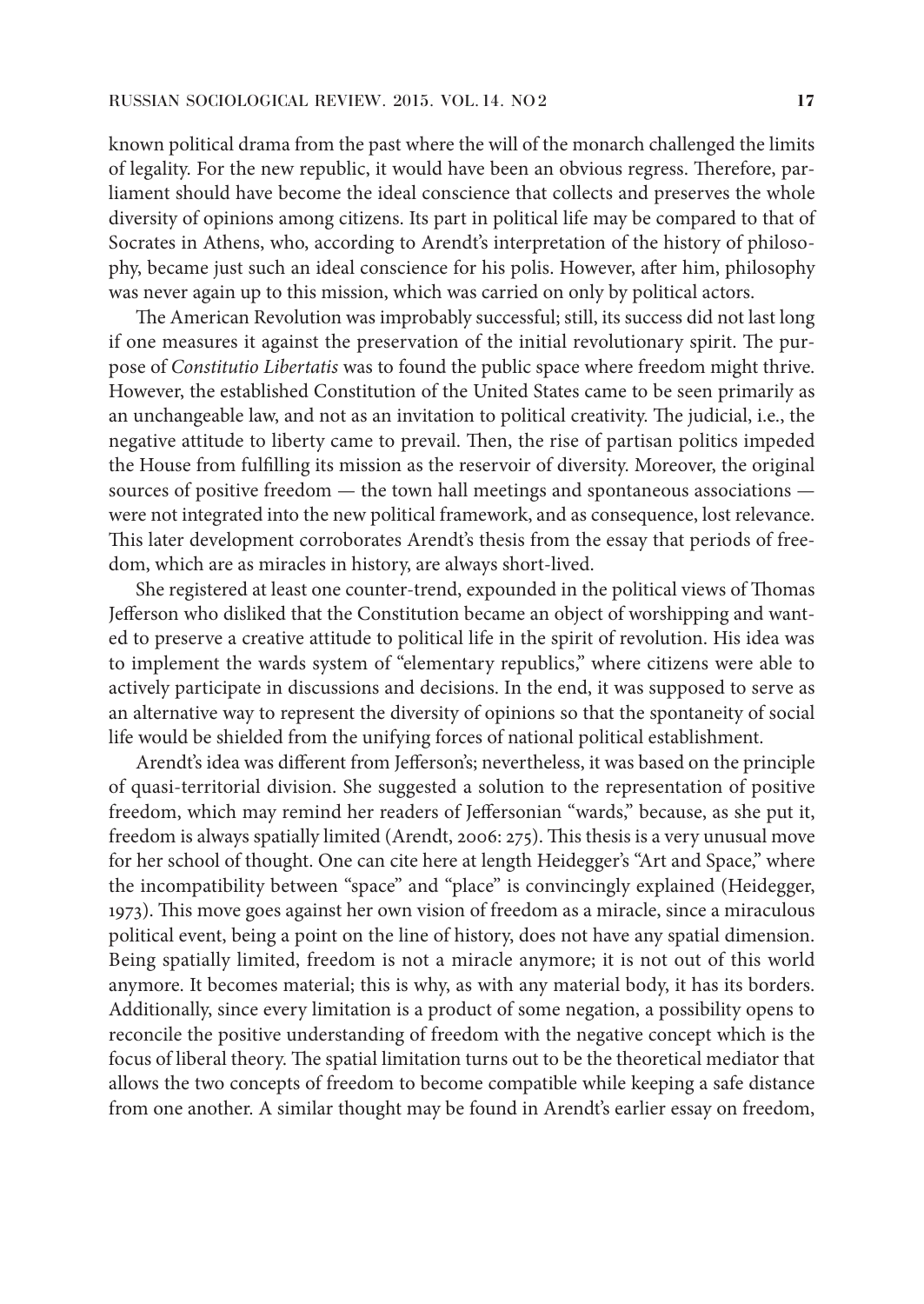where performing virtuosity was described almost as an "island" or an "oasis" of liberty within the public realm<sup>9</sup>.

#### **Building on Arendt's solution of freedom problem**

How can we evaluate her suggestion? Firstly, it is more likely to be a guide to the solution to the freedom problem than the solution itself. Basically, Arendt does nothing else than reformulate the issue. Instead of asking "How can freedom be thought of as nonsovereign?," a new question is implicitly introduced: "How can freedom be thought of as spatially limited?" Moreover, she has already answered it; it is always so. She cites no reasons for that claim, but whatever her reasons might be, this answer cannot be accepted.

In fact, freedom has almost never been spatially limited. One of her favored historical cases of political freedom, Periclean Athens, was a flourishing naval empire, steadily expanding its territorial domination over autonomous Greek states. In a speech which is hardly ever read in comparison to the famous funeral oration preceding it, Pericles teaches his audience that Athenians may never rely on the mercy of their enemies because they rule like tyrants in the Greek world (Thucydides II.63). Arendt was wrong when she claimed that the city borders were sufficient for Athenians to enjoy their political freedom (Arendt, 1990: 76). Whenever a free spirit is able to confine itself within limits, freedom is not compromised. Nevertheless, the paradox remains untouched; why should freedom ever restrict itself? Although the guide to the solution Arendt gives us may be perfect, this cannot be the solution itself.

Secondly, being a realist, Arendt moved away from what was expected based solely on her intellectual tradition. She discerned the freedom problem and intended to resolve it rather than to keep the allegiance to a certain way of speaking about freedom. One can even defend the incompleteness of her final stance, since we can hardly expect that a book would solve the freedom problem forever. Any solution must be political and not logical. However, a refinement based on her argument alone may be suggested.

The final pages of the book "On Revolution" are highly remarkable. While presenting the "islands" or "oases" of freedom as the elements of political reality, Arendt made another surprising move by introducing the word "*élite*" (Arendt, 2006: 275). The passage to this topic came out of necessity, so she went into a lengthy justification of this term, notwithstanding all dubious connotations. Her *élite* is obviously not the traditional oligarchy; rather, it is the political avant-garde, the most politically active part of the community who are willing and able to express and to experience freedom positively. The line separating the *élite* from other citizens is very important, because it can bring a double salvation; it saves the elements of freedom within the political realm, and it saves the majority of people from the perils of politics. In other words, it is a solution for both

<sup>9.</sup> Berlin had a similarly pessimistic view and used the same metaphor ("oases in the desert") when he complained of the exceptionality of liberty in human history: "The periods and societies in which civil liberties were respected, and variety of opinion and faith tolerated, have been very few and far between — oases in the desert of human uniformity, intolerance and oppression" (Berlin, Harris, 2002: 218).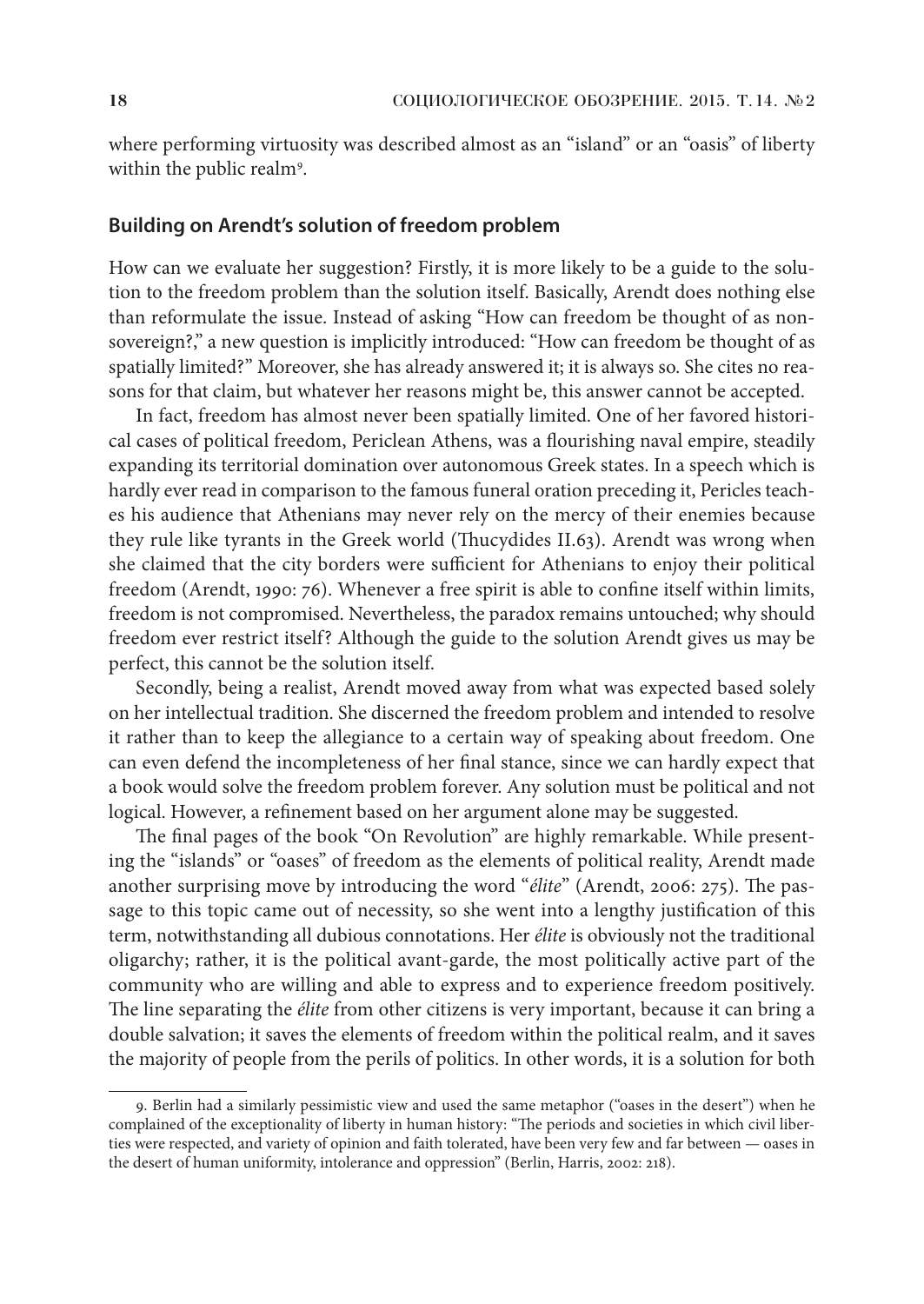problems at the same time, those of positive freedom, which Arendt was preoccupied with, as well as for the problem of negative or liberal freedom.

It is appropriate here to return to that point in her essay on freedom where Arendt translated Machiavelli's *virtù* as "excellence." Excellence is what distinguishes individuals from their fellow citizens. It is what makes them *élite*. *Il Principe* tells of the successful prince who excels through his *virtù* that allows him to challenge his fate. Machiavelli's advice to the ruler was to be as unjust and perfidious as possible. In this case, the individual and the state sovereignty coincided, giving rise to tyranny. Why should this sovereign limit his freedom through spatial borders? On the contrary, the whole point of the treatise was to conquer more land and people, to unite a divided Italy. Therefore, this unfortunate parallel may badly discredit what is said about the *élite* in the finale of *On Revolution*. Yet, Arendt's argument drew a full circle going from "excellence" to "élite," marking the real problem with freedom, which she could not help but return to. How can the political difference, which is the most viable definition of positive freedom, be no harm to others? It sounds like a paradox, particularly after we recall that the ancients identified virtue with the good. In other words, how can the good be no evil? Whereas Berlin and Pettit seem to ignore this issue altogether on the ground that it is analytically impossible and therefore inaccessible within their theoretical frameworks, Arendt tries to deal with it realistically, but even she is urged to offer an extra justification for being attentive to a dubious theme like "élite."10

The question seems rhetorical and the answer seems obvious: how can the good be evil in the first place? If you are really good, it cannot bring evil, it cannot harm anyone. This consideration returns us back to the track with the logic of freedom rather than with the logic of justice and spatial distribution, which is typical for both liberal and neo-Roman approaches. In other words, we are back to thinkers like Heidegger and Deleuze. Does it mean that Arendt was wrong when she parted ways with her school of thought? Definitely not. In order to solve the problem, you must first see the problem. You cannot offer a solution to a problem that does not exist for you, as freedom (in a non-liberal sense) was never a problem either for Heidegger or for Deleuze.

However, why is it so important to speak about something like "benevolent excellence"? First, this is not a marginal phenomenon. Generally speaking, it shows that our political reality is not "flat," i.e., that people and political entities are not the same. They are different not as a consequence of some natural or social conditions, but because they want to be so. They want to excel among their peers in their unique ways. It is precisely their expression of freedom that makes them different. The practical applications of this approach are numerous. In connection with the issue of benevolent excellence, one can talk about American Exceptionalism, about the role of a public intellectual (or any other individual) within a community, or about the fate of liberal tradition or of the entire Western civilization within the complex post-modern world. In cases like these, people

<sup>10.</sup> As another contribution to the same subject, one can cite her essay "On Authority," also in: Arendt, 1961, where, quite unexpectedly, she defended the importance of authority in political life.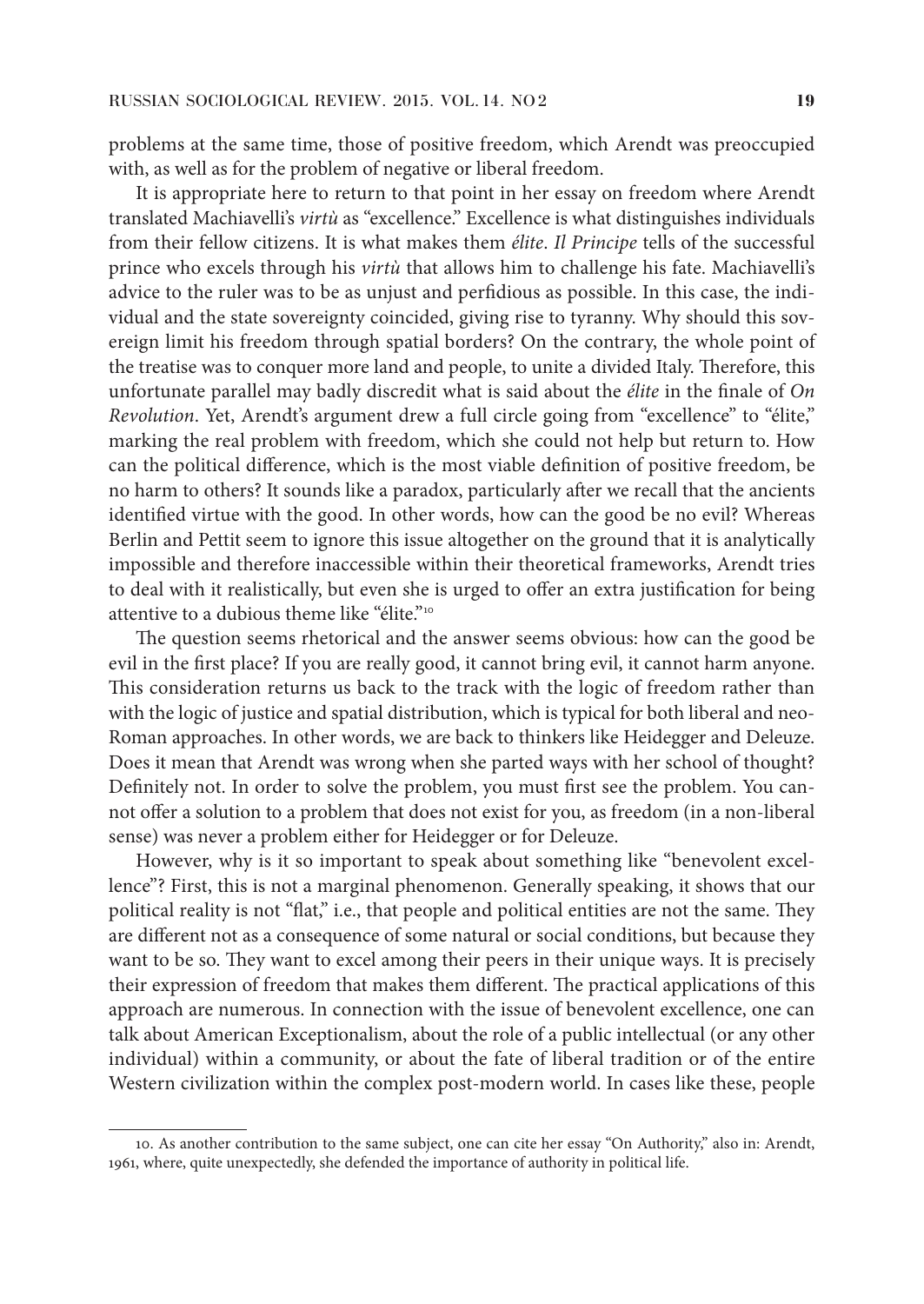want to make a difference, which they understand as something good. It is here that the problem immediately arises of how can this good be no evil.

But how can it not? In what follows, I am going to elaborate on the point that seems to be at the center of the theory of freedom. There are two options; either we expect that some spatial limit is applied to freedom from outside (by structural conditions, by political institutions, etc.), or the limit is the result of freedom itself. The first scenario is the liberal or the republican one. It does not really matter if individual liberty is protected from the "outside" or constrained from the "inside." A quasi-spatial structure, be it the fixed set of basic rights or the laws of reason, will do the entire job to solve the problem of freedom. Sometimes Arendt is fairly close to presenting a solution of this type. However, questions always remain. Why does this structure have a priority over all others? In virtue of what? What makes it good? Hence, this solution requires something other than freedom to come into play. Tentatively, one can call it justice. Freedom and justice are two different and almost opposite political problems. In accordance with her school of thought, Arendt even argued that unlike friendship, justice is something anti-political (Arendt, 1990: 83). However, as we saw, her realism urged her to make compromises and to consider just spatial distributions as a possible political remedy.

Another option is to stick with the politics of freedom, and to expose justice as its secondary, though inevitable, effect. Against this backdrop, all negative concepts of liberty are better understood as integral elements of a theory of justice rather than of freedom. Finally, this is what makes Arendt's thought unique: in a certain sense, her theory was the only one in the 20th century that realistically confronts the phenomenon of freedom as freedom and not as justice. No moralism or universal principles are of help in this case, since freedom understood as excellence is clearly egoistic. In order to explain how a multitude that forms a political realm can emerge from the chaos of singularities, we have to extend our concept of excellence. In her Kantian seminars, Arendt used the notion of "exemplary validity" (Arendt, 1982: 76). One can say that any expression of freedom has its unique and exemplary value through which it excels in the world. But the world does not precede freedom as a common space where freedom is to be placed.

There was no political realm, nor did the word for freedom exist, before the Greeks discovered their free way of life. The word and the multitude were created as an effect of their difference, not only from other peoples, but also among themselves. They excelled not simply in words and deeds, but in very different speeches and forms of life. Although they spoke a common language with several dialects, they invented many new ways of speaking this language. Some were artificial creations or explorations of the very limits of understanding (as in sophistic), or they freely combined the existing dialects for artistic purposes (as in drama). In the end, political life in Greece flourished not because they had a common language from the beginning, but because they created multiple different artificial "private" languages, logical oases as it were, instead of just one. Insofar as their ways to express freedom were unique, they had no immediate cause to either interfere in others' lives or to dominate them. Such expressions of Greek positive freedom as phi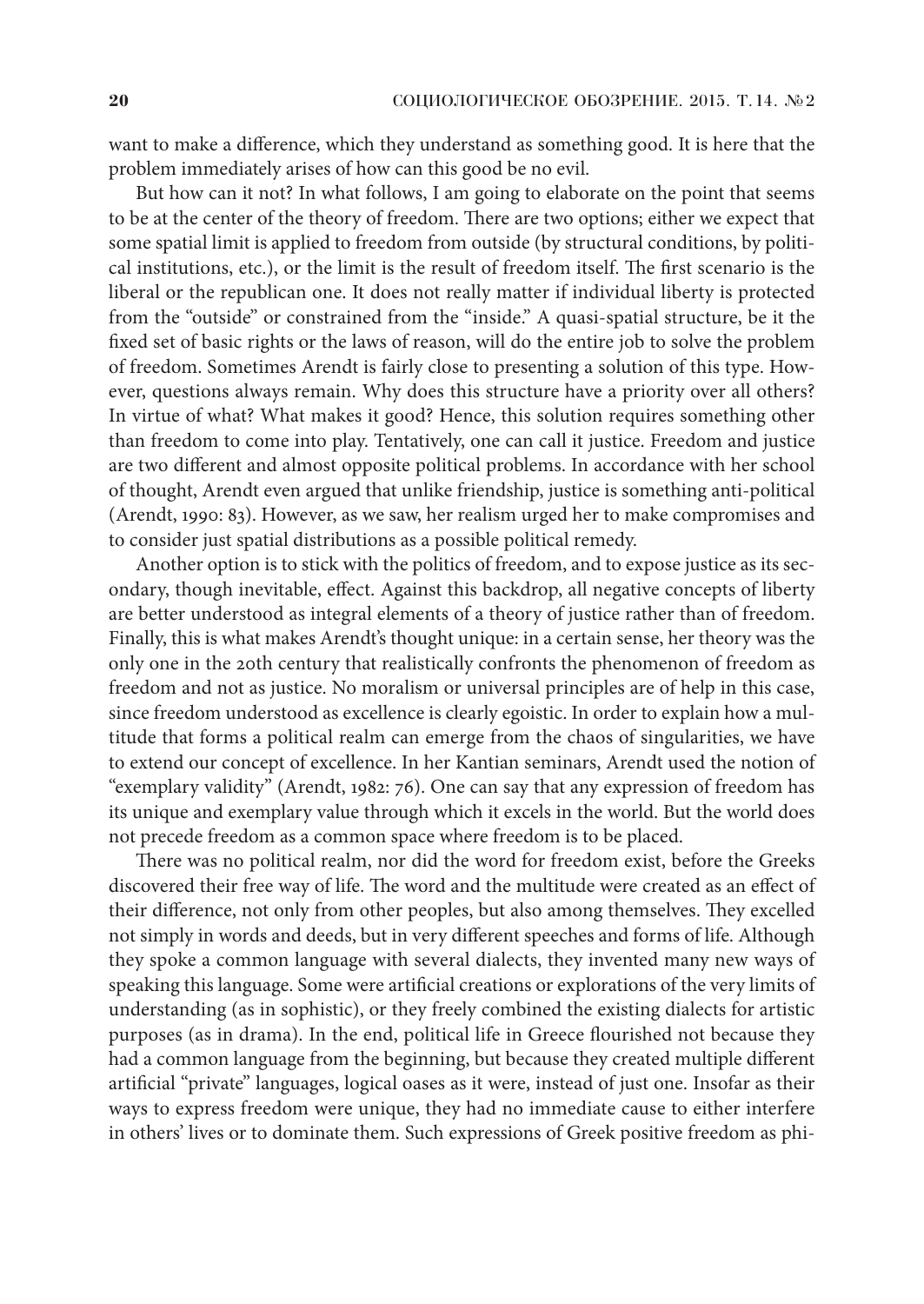losophy, the complex love relations, the fine arts, and so on, were genuinely exceptional<sup>11</sup>. Since those achievements were new to the Ancient world and incommensurable with it, they were also just to it. Their justice was as if it was "deduced" from their freedom.

This is very close to what Arendt said about the American Constitution as *Constitutio Libertatis*. The space to distribute among the powers was not there before the powers were created. The powers, insofar as they excelled in their spontaneity and positive freedom, were able, for the first time, to lay out the political space of justice for the newborn Union. Perfect laws or perfect judicial mechanisms do not lead to good politics. On the contrary, political life (if only it is good and virtuous, meaning that it allows people to excel in their own virtues and to be genuinely different in their forms of life) promotes justice. Whenever we try to make a difference, there is a case for such benevolent excellence. If we think (as we ought to) about how our excellence can be no harm to others, the simple answer is to be as good as only we can; this seems to be the only path to salvation. Justice to others will follow from the virtue of positive freedom.

## **References**

- Arendt H. (1961) *Between Past and Future: Six Exercises in Political Thought*, New York: Viking Press.
- Arendt H. (1982) *Lectures on Kant's Political Philosophy*, Chicago: University of Chicago Press.
- Arendt H. (1990) Philosophy and Politics. *Social Research*, vol. 57, no 1, pp. 73–103.
- Arendt H. (2006) *On Revolution*, London: Penguin.
- Badiou A. (2006) *Being and Event*, London: Continuum.
- Benhabib S. (2000) *The Reluctant Modernism of Hannah Arendt*, Lanham: Rowman & Littlefield.
- Berlin I., Harris I. (2002) *Liberty: Incorporating Four Essays on Liberty*, Oxford: Oxford University Press.
- Berlin I., Jahanbegloo R. (1991) *Conversations with Isaiah Berlin*, London: Halban Publishers.
- Christman J. (2005) Saving Positive Freedom. *Political Theory*, vol. 33, no 1, pp. 79–88.
- Heidegger M. (1973) Art and Space. *Man and World*, vol. 6, no 1, pp. 3–8.
- Heidegger M. (2002) *On Time and Being*, Chicago: University of Chicago Press.
- Heidegger M. (2012) *Contributions to Philosophy* (*Of the Event*), Bloomington: Indiana University Press.
- Larmore Ch. (2001) A Critique of Philip Pettit's Republicanism. *Philosophical Issues*, vol. 11, no 1, pp. 229–243.
- MacCallum G. C. (1967) Negative and Positive Freedom. *Philosophical Review*, vol. 76, no 3, pp. 312–334.

Miller D. (ed.) (2006) *The Liberty Reader*, Edinburgh: Edinburgh University Press.

<sup>11.</sup> Plato mentioned such fruits of the Greek liberty in his *Symposium*, 182c.